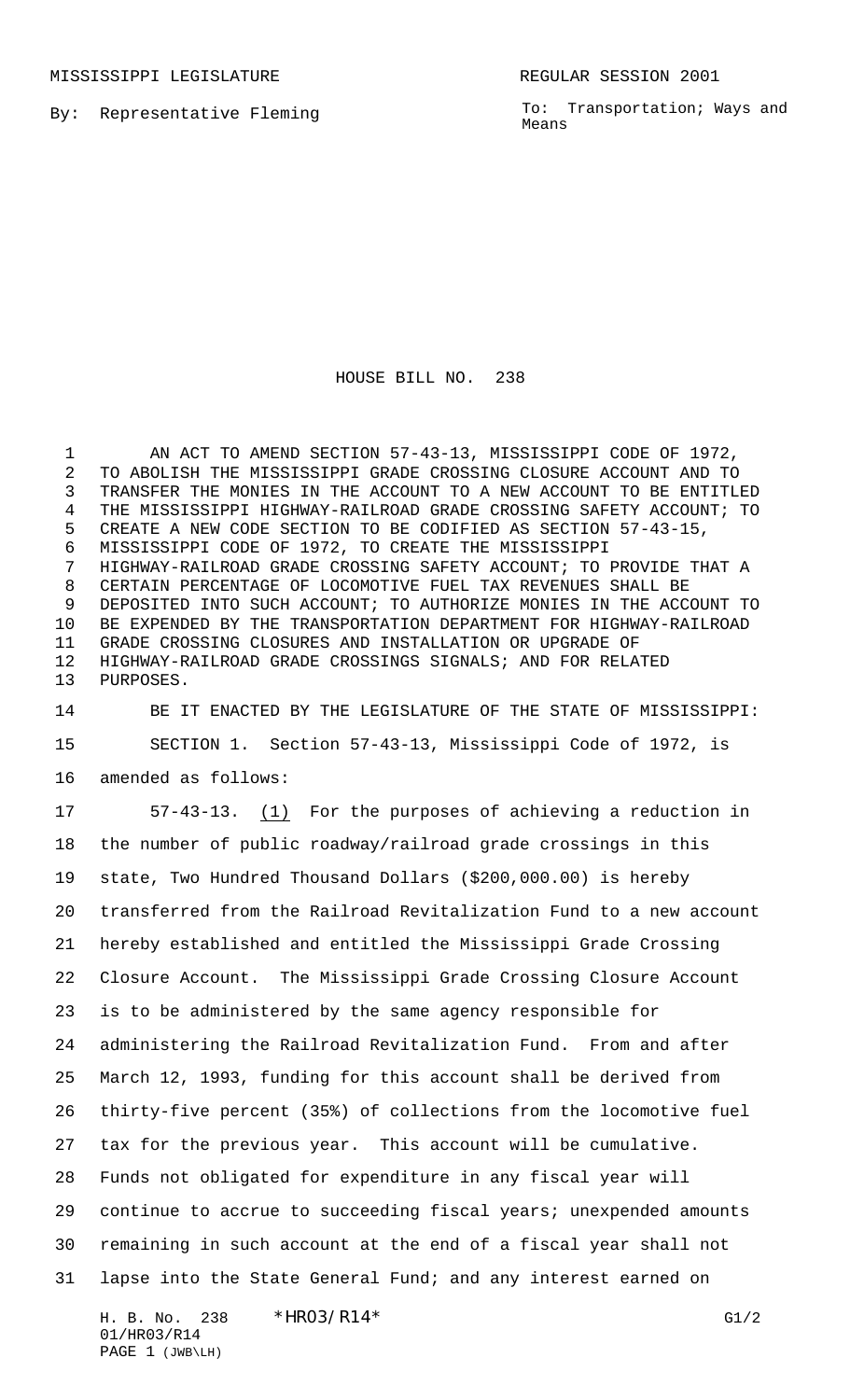amounts in such account shall be deposited to the credit of such account. The Mississippi Department of Transportation, in cooperation with the railroads operating in Mississippi, shall promulgate rules to ensure equitable allocation of these funds to projects throughout the state and shall consider the proportionate number of main line track miles of each railroad and the number of public roadway/railroad grade crossings on each railroad's main line. Funds from the Mississippi Grade Crossing Closure Account shall be limited to the following purposes: financial aid for closure of public roadway/railroad grade crossings; realignment of construction costs of roadways being rerouted to facilitate a closure of a public roadway/railroad grade crossing; monies to match federal or other funds for a grade separation eliminating an at-grade crossing of a public roadway and railroad. The Mississippi Department of Transportation shall consider all requests from the state's diagnostic review of public roadway/railroad grade crossings and from individual railroads for expenditure of funds for these limited purposes and shall establish uniform criteria and guidelines relating to such crossings and the expenditure of funds.

 (2) This section shall stand repealed from and after July 1, 2001, and all monies in the Mississippi Grade Crossing Closure Account on such date shall be transferred to the Mississippi Highway-Railroad Grade Crossing Safety Account established in Section 57-43-15.

 SECTION 2. The following shall be codified as Section 57-43-15, Mississippi Code of 1972:

H. B. No. 238 \* HRO3/R14\* 01/HR03/R14 PAGE 2 (JWB\LH) 57-43-15. (1) There is established within the Railroad Revitalization Fund a new account to be entitled the Mississippi Highway-Railroad Grade Crossing Safety Account. The account shall be administered by the Mississippi Department of Transportation and shall consist of (a) such monies as are transferred to it on July 1, 2001, from the Mississippi Grade Crossing Closure Account;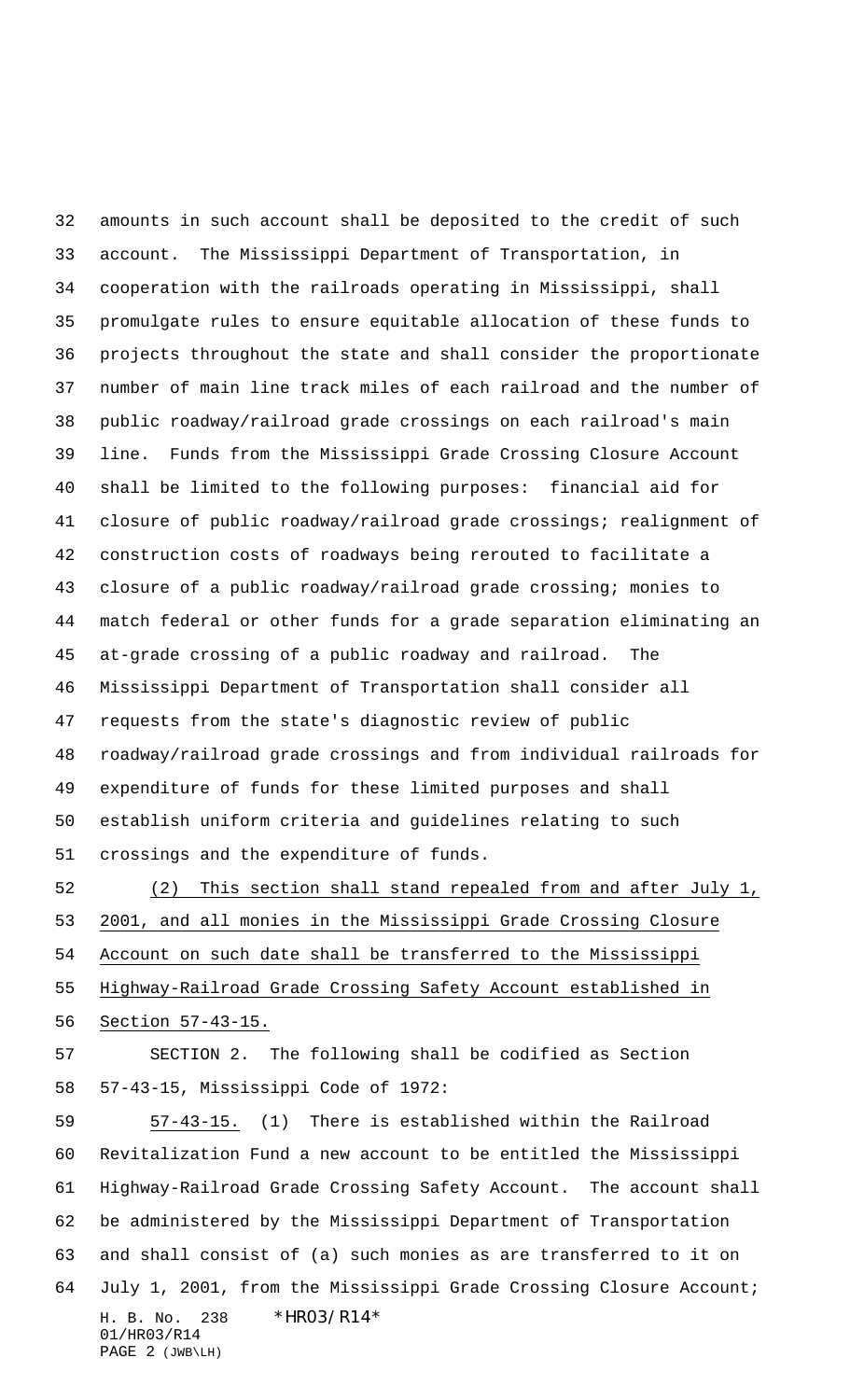and (b) thirty-five percent (35%) of collections from the locomotive fuel tax imposed under Section 27-59-307 for the previous year. Unexpended amounts remaining in the account at the end of a fiscal year shall not lapse into the State General Fund; and any interest earned on amounts in the account shall be deposited to the credit of the account.

 (2) The Mississippi Department of Transportation, in cooperation with the railroads operating in Mississippi, shall promulgate rules to ensure equitable allocation of the funds described in subsection (1) of this section to projects throughout the state, and shall consider the proportionate number of main line track miles of each railroad and the number of public roadway/railroad grade crossings on each railroad's main line. Expenditure of monies from the Mississippi Highway-Railroad Grade Crossing Safety Account shall be limited to the following purposes:

 (a) Financial aid for closure of public 82 roadway/railroad grade crossings;

 (b) Realignment of construction costs of roadways being rerouted to facilitate a closure of a public roadway/railroad grade crossing;

 (c) Monies to match federal or other funds for a grade separation eliminating an at-grade crossing of a public roadway and railroad; and

 (d) Installation or upgrade of highway-railroad grade crossing signals, at the discretion of the Mississippi Transportation Commission, based upon the Federal Railroad Administration ranking of all Mississippi highway-railroad grade crossings. Not less than ten percent (10%) of the monies necessary to defray the costs of such installations must be federal funds. (3) The Mississippi Department of Transportation shall

H. B. No. 238 \*HR03/R14\* 01/HR03/R14 PAGE 3 (JWB\LH) consider all requests from the state's diagnostic review of public